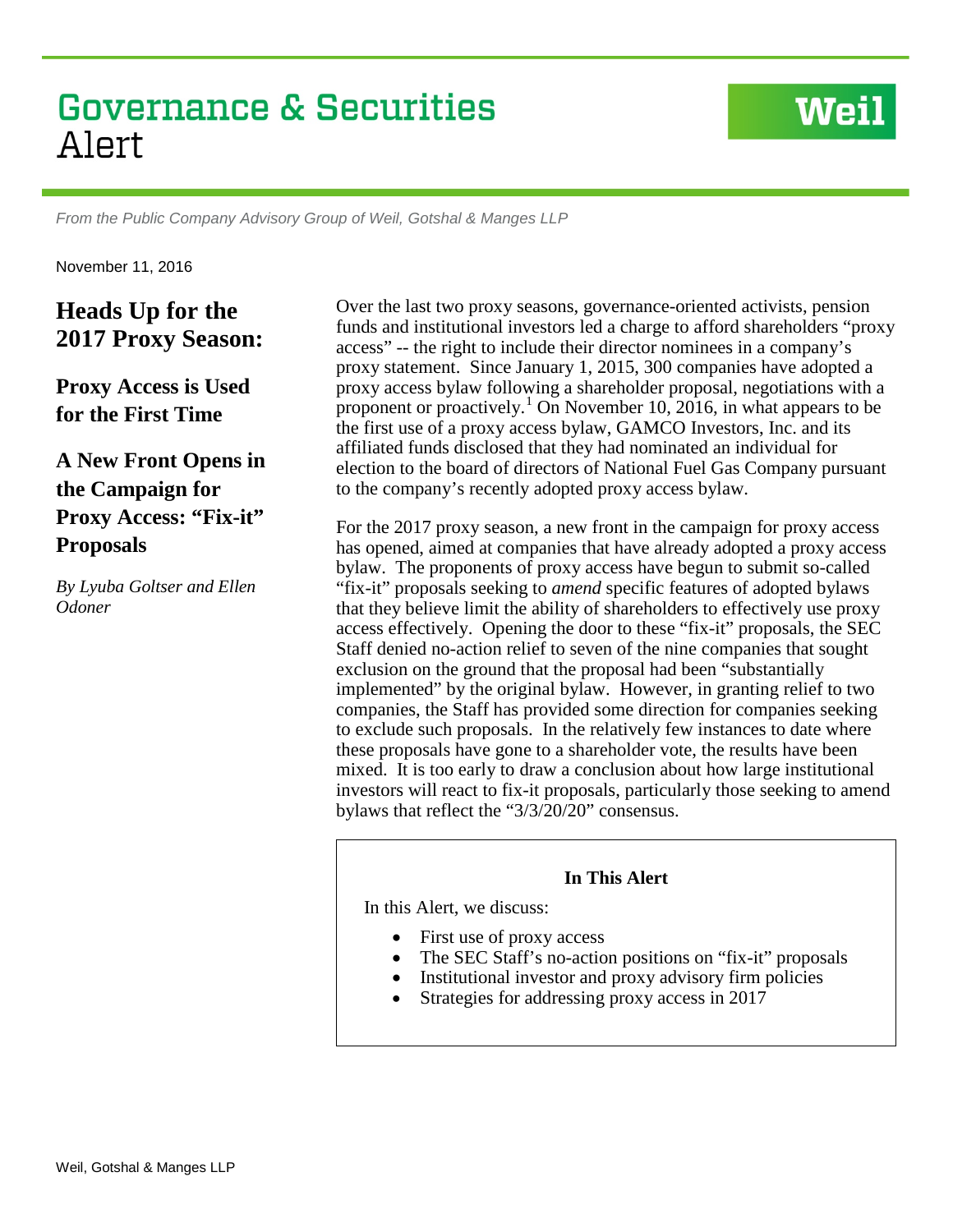Pressure on companies that have not yet adopted proxy access is likely to continue into the 2017 proxy season, with over 50% of companies in the S&P 500 expected to have done so by the time the season ends. As the deadlines approach for shareholder proposals at calendar year reporting companies, boards should be preparing for the possibility of a proxy access proposal or, in some cases, a proposal to *amend* an existing bylaw. In addition, depending on the company's year-end and access nomination window, boards should be aware of the potential for an existing proxy access bylaw to be used for one or more nominations. See our prior Alerts on proxy access available [here,](http://www.weil.com/%7E/media/publications/sec-disclosure-corporate-governance/2016/pcag_alert_aug_11_2016.pdf) [here,](http://www.weil.com/%7E/media/mailings/2016/final-pcag-alert-216.pdf) [here,](http://www.weil.com/%7E/media/files/pdfs/alert--iss-new-faqs-reproxy-access-formatted-versionfinal.pdf) and [here.](http://www.weil.com/%7E/media/files/pdfs/150660_pcag_alert_oct2015_v15_final.pdf)

# *First Use of Proxy Access Bylaw*

On November 10, 2016, GAMCO Investors, Inc. and its affiliated funds filed a Schedule 14N disclosing their nomination of a proxy access candidate for election to the board of directors of National Fuel Gas Company pursuant to the company's recently adopted proxy access bylaw. National Fuel has a nine-member classified board, and its access bylaw has a 3/3/20/20 formulation. GAMCO disclosed in its Schedule 14N aggregate beneficial ownership of 7.8% of National Fuel's common stock, and based on its Schedule 13D filings, GAMCO has beneficially owned more than 3% for more than three years. In 2015, GAMCO submitted a shareholder proposal, which did not pass, requesting that the company engage an investment bank to effectuate a spin-off of the company's utility segment.

# **I. Beyond the Consensus: Proposals to** *Amend* **Existing Proxy Access Bylaws**

The overwhelming number of proxy access bylaws adopted to date have a 3/3/20/20 formulation: shareholders who have beneficially owned 3% or more of the company's outstanding common stock continuously for at least three years (or group of no more than 20 shareholders meeting such requirements) may include in the company's proxy statement a number of eligible director nominess<sup>[2](#page-15-1)</sup> equal to no more than 20% of the board. The 3/3/20/20 formulation received wide spread support from shareholders voting on the *adoption* of proxy access during the 2016 proxy season. However, proxy access proponents, including John Chevedden, James McRitchie and the New York City Comptroller, are now advocating that companies go beyond this formulation.

In this Alert, we focus on 13 shareholder proposals seeking to amend (or fix) a company's already-adopted proxy access bylaw. This number does not include (i) repeat proposals, such as those submitted by the NYC Comptroller in 2016, to *adopt* proxy access where the company failed to do so in response to the prior years' proposal to adopt,<sup>[3](#page-15-2)</sup> and (ii) fix-it proposals that were submitted but subsequently withdrawn, perhaps as a result of negotiations with the proponent.[4](#page-15-3)

As highlighted in the table below, these 13 proposals primarily focus on amending bylaw features that their proponents believe make the implementation of proxy access excessively difficult and less effective than would have been the case under the SEC's judicially invalidated federal proxy access rule, Rule 14a-11.<sup>[5](#page-15-4)</sup>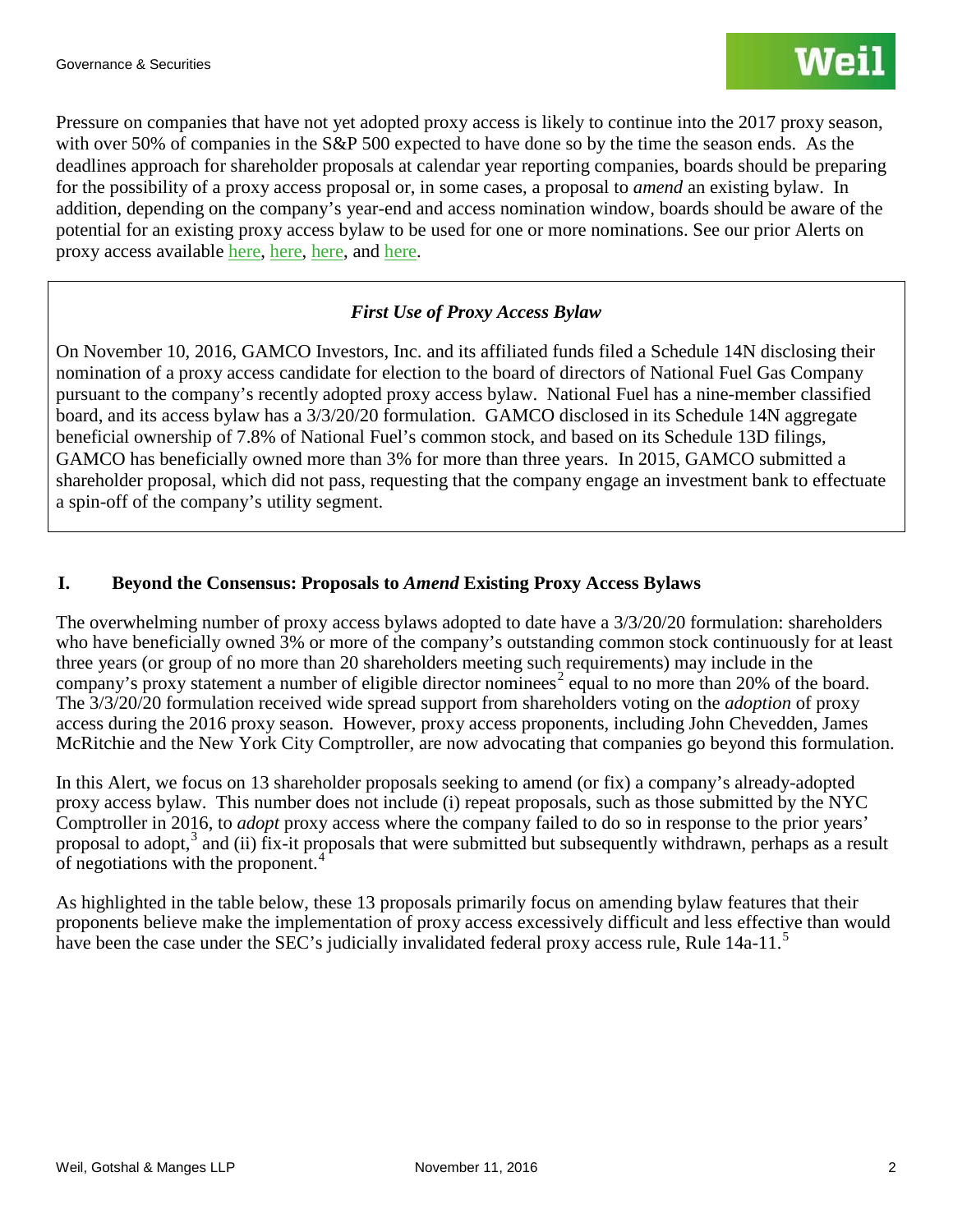# *Key Features of Fix-it Proposals*

- 1. *Aggregation Cap –* Eliminate the cap on the number of shareholders permitted to aggregate holdings to reach the minimum beneficial ownership threshold (*all 13 proposals)*
- 2. *Board Cap –* Raise the cap on the number of board seats available for proxy access nominees (*12 proposals*)
	- o To the greater of 2 or 25% of the board (*8 proposals*)
	- o To 25% of the board (*4 proposals*)
- 3. *Minimum Support Threshold for Future Nominations –* Eliminate (or reduce) the restriction on renomination in future years of nominees who failed to receive voting support in excess of a specified minimum threshold (e.g., < 25% of votes cast for the election of the director) (*10 proposals)*
- 4. *Loaned Shares as "Owned" –* Amend the provision on when loaned shares count as "owned" for the purposes of the minimum beneficial ownership threshold *(7 proposals)*
	- o Increase, from 3 business days to 5 business days, the number of days during which shares may be recallable *(2 proposals)*
	- o Provide that loaned shares count as "owned" so long as shareholder represents that it has the legal right to recall the shares and will hold and vote the shares at the meeting *(5 proposals)*
- 5. *Post-Meeting Shareholding –* Eliminate the requirement for proponents to state their intent to hold shares beyond the annual meeting (*4 proposals)*
- 6. *Ownership Threshold –* Reduce the beneficial ownership threshold from 5% to 3% *(6 proposals)*

## *Staff No-Action Position: Has the Staff Provided Direction to Exclude Fix-it Proposals?*

During the 2016 proxy season, more than 40 companies obtained no-action relief from the Staff to exclude a shareholder proposal to *adopt* proxy access on the ground that the company had, pursuant to the standards established in Rule 14a-8(i)(10), "substantially implemented" the shareholder proposal by having previously adopted a proxy access bylaw. In each case, the company's access bylaw contained the minimum 3%, 3-year beneficial ownership requirements. In granting no-action relief to the company, the Staff expressed the view that the company's *adoption* of a proxy access bylaw containing these thresholds achieved the "essential objective" of the shareholder proposal notwithstanding, in many cases, a number of differences between the proposal and the adopted bylaw.

However, the Staff has found the "substantially implemented" argument less persuasive when considering no-action requests to exclude proposals to *amend* an already adopted proxy access bylaws.<sup>[6](#page-15-5)</sup> The Staff has denied relief to seven companies, SBA Communications, H&R Block, Microsoft, Apple, Walgreens, Whole Foods and Disney, and granted relief to two, NVR Inc.  $^7$  $^7$  and Oshkosh Corporation. In denying no-action relief, the Staff appeared to be distinguishing between a proposal to *adopt* proxy access and a proposal to *amend* an existing bylaw. However, this distinction now appears more nuanced in light of the relief granted to NVR and Oshkosh. After receipt of a fix-it proposal, each of NVR and Oshkosh amended its existing access bylaw to address *half* of the changes requested by the proponent, including lowering the required ownership threshold from 5% to 3%. The Staff ultimately granted no-action relief to each company under (i)(10), indicating that the company's *policies, practices and procedures compare favorably with the guidelines of the proposal, and therefore the company had substantially implemented the proposal*.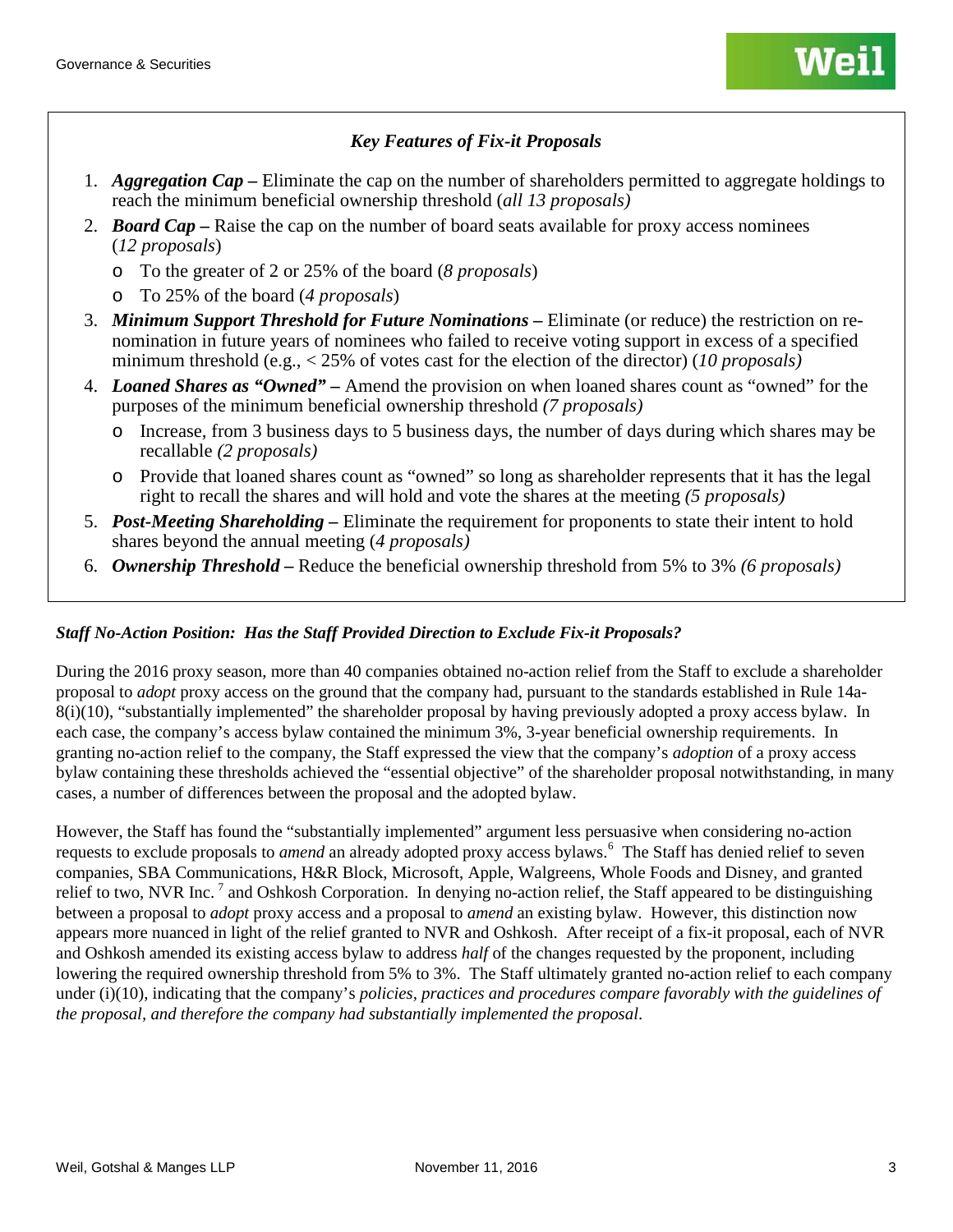| <b>Proposal to Amend</b>                                                                                                                                                 | Oshkosh<br><b>Bylaw Amendment</b> | <b>NVR</b><br><b>Bylaw Amendment</b> |
|--------------------------------------------------------------------------------------------------------------------------------------------------------------------------|-----------------------------------|--------------------------------------|
| Reduce from 5% to 3% the ownership threshold                                                                                                                             | ✓                                 | $\checkmark$                         |
| Eliminate 20 shareholder aggregation cap                                                                                                                                 | ×                                 | ×                                    |
| Eliminate post-meeting holding requirement                                                                                                                               | ✔                                 | $\boldsymbol{\mathsf{x}}$            |
| Eliminate minimum support threshold for future nomination<br>of candidate (e.g., support by 25% votes cast)                                                              | ✓                                 | N/A                                  |
| Increase the maximum number of proxy access nominees<br>(20% to the greater of 2 or 25% of the board)                                                                    | ×                                 | N/A                                  |
| Treatment of loaned shares as "owned"                                                                                                                                    |                                   |                                      |
| Count loaned shares as "owned" so long as shareholder<br>represents that it has the legal right to recall the shares<br>and will hold and vote the shares at the meeting | $\boldsymbol{\mathsf{x}}$         | N/A                                  |
| Increase from 3 business days to 5 business days the<br>number of days within which loaned shares must be<br>recallable to count as "owned"                              | N/A                               | ✔                                    |

The Staff's NVR and Oshkosh no-action responses appear to provide some direction to companies seeking to exclude a *multi-pronged* proposal to amend a proxy access bylaw. While the reduction by NVR and Oshkosh of the ownership threshold from 5% to 3% likely weighed heavily in the Staff's decision that the proposal was substantially implemented, the Staff may also be looking for companies to make some number and/or type of other changes to an existing proxy access bylaw in order to find that the *essential objective* of a fix-it proposal with multiple elements has been met. Moreover, the Staff has yet to address a fix-it proposal that is focused exclusively on one feature of a bylaw (*e.g.,* a proposal solely to eliminate an aggregation cap).

# *Results of Shareholder Votes on "Fix-it" Proposals*

Results have been mixed for the five proposals to amend access bylaws that have gone to a shareholder vote at an annual meeting: two received majority support and three failed but received significant support. Both proposals receiving majority support sought to amend, among other features, the 5% ownership threshold, a provision that has been largely disfavored by institutional investors, proxy access proponents, as well as the SEC Staff.

The table below presents the significant elements of each of the thirteen fix-it proposals, the voting result if a shareholder meeting has been held (based on votes cast except as otherwise indicated) and actions taken by the company subsequent to the proposal.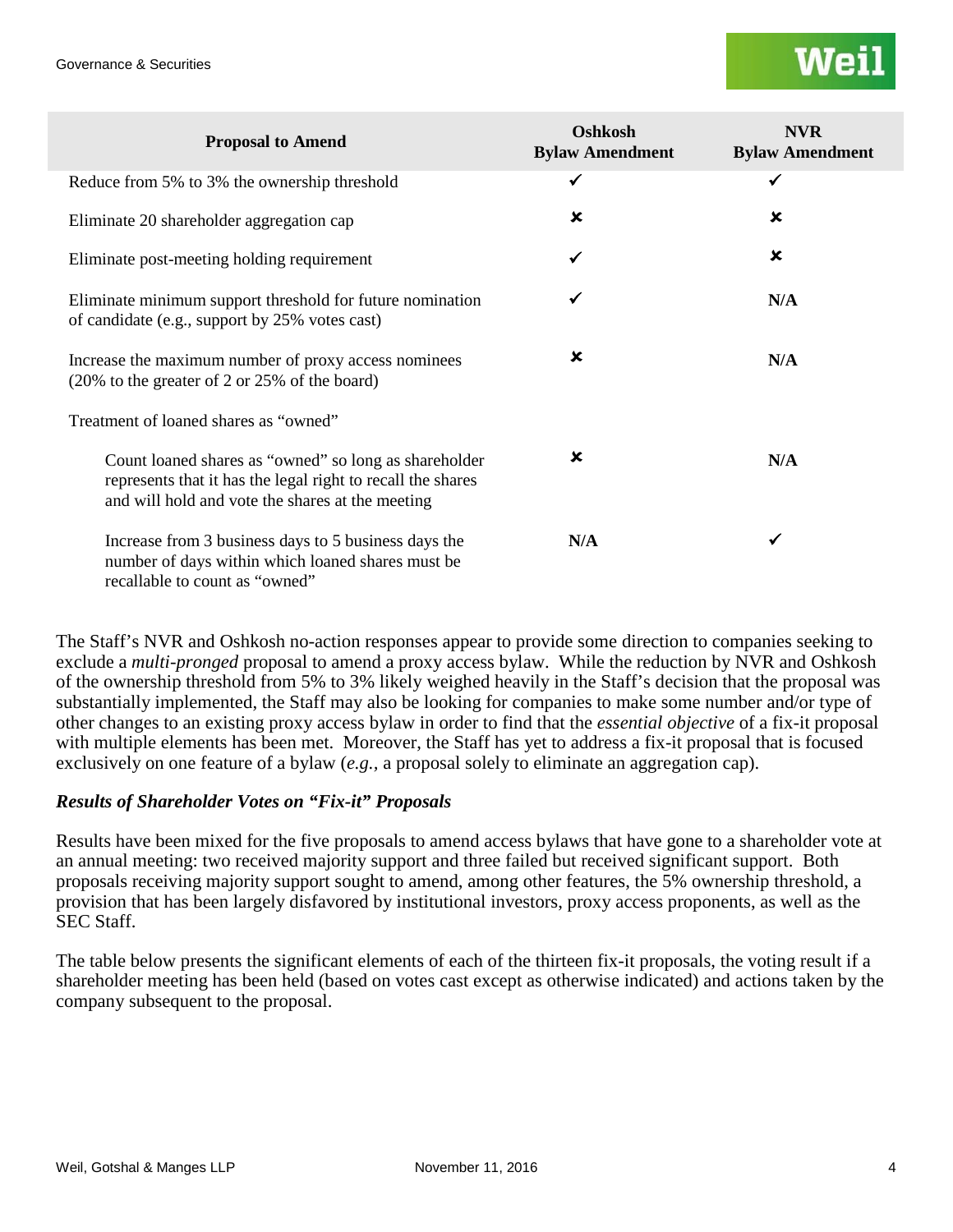| Company /<br>Proponent<br>(Annual Meeting)                                   | <b>Existing Bylaw</b>                                                                                                                                                                                                                                                                                                                | <b>Proposal to Amend</b>                                                                                                                                                                                                                                                               | <b>Voting Results &amp;</b><br><b>Subsequent Action</b>                                                                                                      |
|------------------------------------------------------------------------------|--------------------------------------------------------------------------------------------------------------------------------------------------------------------------------------------------------------------------------------------------------------------------------------------------------------------------------------|----------------------------------------------------------------------------------------------------------------------------------------------------------------------------------------------------------------------------------------------------------------------------------------|--------------------------------------------------------------------------------------------------------------------------------------------------------------|
|                                                                              |                                                                                                                                                                                                                                                                                                                                      | Fix-it Proposals Voted on to Date (No-Action Not Requested)                                                                                                                                                                                                                            |                                                                                                                                                              |
| Noble Energy /<br><b>NYC Comptroller</b><br>(April 2016)                     | 5% ownership<br>$\bullet$<br>20% board cap<br>$\bullet$<br>20 shareholder aggregation cap<br>failed nominees not receiving<br>$\bullet$<br>$\geq$ 25% voting support ineligible<br>for 2 years                                                                                                                                       | 3% ownership<br>$\bullet$<br>25% board cap<br>$\bullet$<br>no aggregation cap<br>$\bullet$<br>reduce voting support threshold<br>to 10%                                                                                                                                                | Failed (38% - binding<br>proposal); company<br>subsequently amended<br>its bylaw to adopt<br>some of the requested<br>changes $8$                            |
| Cabot Oil & Gas/<br><b>NYC Comptroller</b><br>(May 2016)                     | 5% ownership<br>$\bullet$<br>20% board cap<br>$\bullet$<br>10 shareholder aggregation cap<br>$\bullet$<br>failed nominees not receiving<br>$\bullet$<br>$\geq$ 25% voting support ineligible<br>for 2 years<br>hold threshold shares (5%) for 1<br>$\bullet$<br>year post-meeting<br>board or shareholders may<br>$\bullet$<br>amend | 3% ownership<br>$\bullet$<br>25% board cap<br>$\bullet$<br>no aggregation cap<br>$\bullet$<br>reduce voting support threshold<br>to 10%<br>remain a shareholder for 1 year<br>$\bullet$<br>post-meeting<br>only shareholders may amend<br>$\bullet$                                    | Failed (39% of<br>outstanding -- binding<br>proposal) company<br>subsequently amended<br>its bylaw to adopt<br>some of the requested<br>changes <sup>9</sup> |
| New York<br>Community<br>Bancorp./<br><b>NYC Comptroller</b><br>(April 2016) | 5% ownership<br>$\bullet$<br>20% board cap<br>10 shareholder aggregation cap<br>silent on treatment of loaned<br>$\bullet$<br>shares                                                                                                                                                                                                 | 3% ownership<br>$\bullet$<br>25% board cap<br>no aggregation cap<br>$\bullet$<br>count loaned shares if recallable<br>$\bullet$<br>(no threshold specified)                                                                                                                            | <b>Passed</b> (67%); no<br>further action taken to<br>date                                                                                                   |
| Whole Foods/<br><b>James McRitchie</b><br>(March 2016)                       | greater of 1 or 20% board cap<br>20 shareholder aggregation cap<br>failed nominees not receiving<br>$\bullet$<br>$\geq$ 25% voting support ineligible<br>for 2 years<br>loaned shares count as owned if<br>recallable within 3 business days                                                                                         | greater of 2 or 25% board cap<br>$\bullet$<br>no aggregation cap<br>$\bullet$<br>eliminate support requirement<br>$\bullet$<br>loaned shares count as owned if<br>holder represents that it has<br>legal right to recall and will<br>hold and vote the shares at the<br>annual meeting | <b>Failed</b> (39%); no<br>further action take to<br>date                                                                                                    |
|                                                                              | board discretion to exclude<br>nominee with a third-party<br>compensation arrangement for<br>service as a director                                                                                                                                                                                                                   | eliminate prohibition on receipt<br>of third-party compensation, but<br>require disclosure                                                                                                                                                                                             |                                                                                                                                                              |
|                                                                              |                                                                                                                                                                                                                                                                                                                                      | decisions about suitability of<br>nominees should be made by<br>shareholders if possible                                                                                                                                                                                               |                                                                                                                                                              |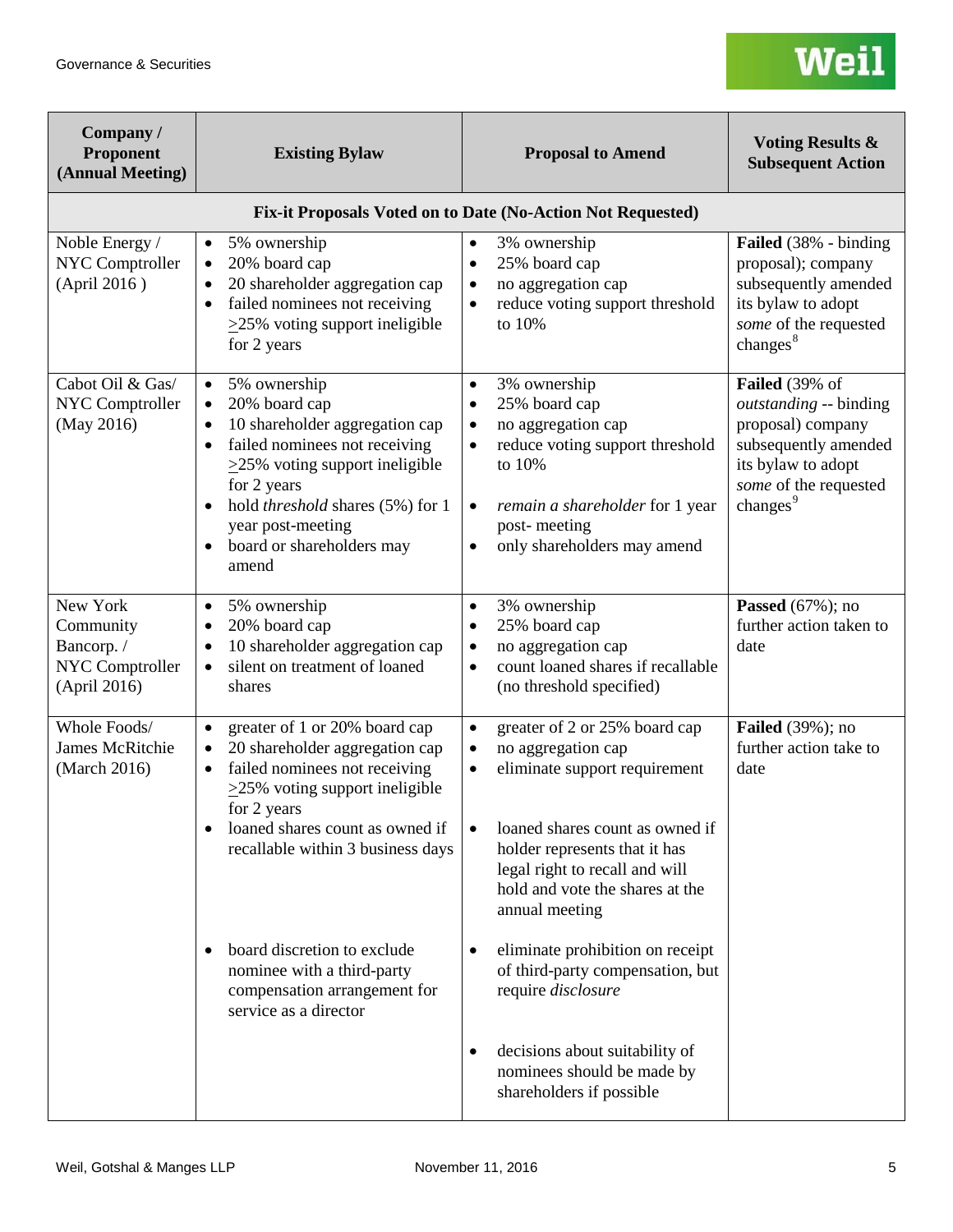| Company /<br>Proponent<br>(Annual Meeting)                      | <b>Existing Bylaw</b>                                                                                                                                                                                                                                  | <b>Proposal to Amend</b>                                                                                                                                                                                                                                                               | <b>Voting Results &amp;</b><br><b>Subsequent Action</b>                                                                                                                                                      |
|-----------------------------------------------------------------|--------------------------------------------------------------------------------------------------------------------------------------------------------------------------------------------------------------------------------------------------------|----------------------------------------------------------------------------------------------------------------------------------------------------------------------------------------------------------------------------------------------------------------------------------------|--------------------------------------------------------------------------------------------------------------------------------------------------------------------------------------------------------------|
|                                                                 |                                                                                                                                                                                                                                                        | Fix-it Proposals Voted on to Date ((i)(10) No-Action Relief Denied)                                                                                                                                                                                                                    |                                                                                                                                                                                                              |
| H&R Block/<br><b>James McRitchie</b><br>(March 2016)            | 20% board cap<br>$\bullet$<br>20 shareholder aggregation cap<br>$\bullet$<br>failed nominees not receiving<br>$\bullet$<br>$\geq$ 25% voting support ineligible<br>for 2 years<br>loaned shares count as owned if<br>recallable within 3 business days | greater of 2 or 25% board cap<br>$\bullet$<br>no aggregation cap<br>$\bullet$<br>eliminate support requirement<br>$\bullet$<br>loaned shares count as owned if<br>holder represents that it has<br>legal right to recall and will<br>hold and vote the shares at the<br>annual meeting | <b>Failed</b> $(29%)$ ; no<br>further action taken to<br>date                                                                                                                                                |
| <b>SBA</b><br>Communications /<br>NYC Comptroller<br>(May 2016) | 5% ownership<br>$\bullet$<br>greater of 1 or 20% board cap<br>$\bullet$<br>10 shareholder aggregation cap<br>$\bullet$<br>silent on treatment of loaned<br>$\bullet$<br>shares                                                                         | 3% ownership<br>$\bullet$<br>25% board cap<br>$\bullet$<br>no aggregation cap<br>$\bullet$<br>loaned shares count as owned if<br>$\bullet$<br>recallable within 5 business<br>days                                                                                                     | <b>Passed</b> (68%); no<br>further action taken to<br>date                                                                                                                                                   |
|                                                                 |                                                                                                                                                                                                                                                        | No Shareholder Vote to Date ((i)(10)No-Action Relief Denied)                                                                                                                                                                                                                           |                                                                                                                                                                                                              |
| Microsoft<br>Corporation/<br><b>James McRitchie</b>             | greater of 2 or 20% board cap<br>$\bullet$<br>20 shareholder aggregation cap<br>$\bullet$<br>failed nominees not receiving<br>$\bullet$<br>$\geq$ 25% voting support ineligible<br>for 2 years                                                         | greater of 2 or 25% board cap<br>$\bullet$<br>no aggregation cap<br>$\bullet$<br>eliminate support requirement<br>$\bullet$<br>decisions about suitability of<br>$\bullet$<br>nominees should be made by<br>shareholders if possible                                                   | Pending<br>Proposal included in<br>proxy statement for<br>11/30/2016 annual<br>meeting; company<br>amended bylaws<br>shortly before relief<br>was denied, but not<br>presented in request<br>for relief $10$ |
| Apple, Inc./<br><b>James McRitchie</b>                          | 20% board cap<br>20 shareholder aggregation cap<br>failed nominees not receiving<br>$\bullet$<br>$\geq$ 25% voting support ineligible<br>for 2 years                                                                                                   | greater of 2 or 25% board cap<br>$\bullet$<br>no aggregation cap<br>eliminate support requirement<br>$\bullet$                                                                                                                                                                         | Proxy statement not<br>yet filed                                                                                                                                                                             |
| The Walt Disney<br>Company/<br><b>James McRitchie</b>           | 20% board cap<br>$\bullet$<br>20 shareholder aggregation cap<br>failed nominees not receiving<br>$\bullet$<br>$\geq$ 25% voting support ineligible<br>for 2 years                                                                                      | greater of 2 or 25% board cap<br>$\bullet$<br>no aggregation cap<br>eliminate support requirement<br>$\bullet$                                                                                                                                                                         | Proxy statement not<br>yet filed                                                                                                                                                                             |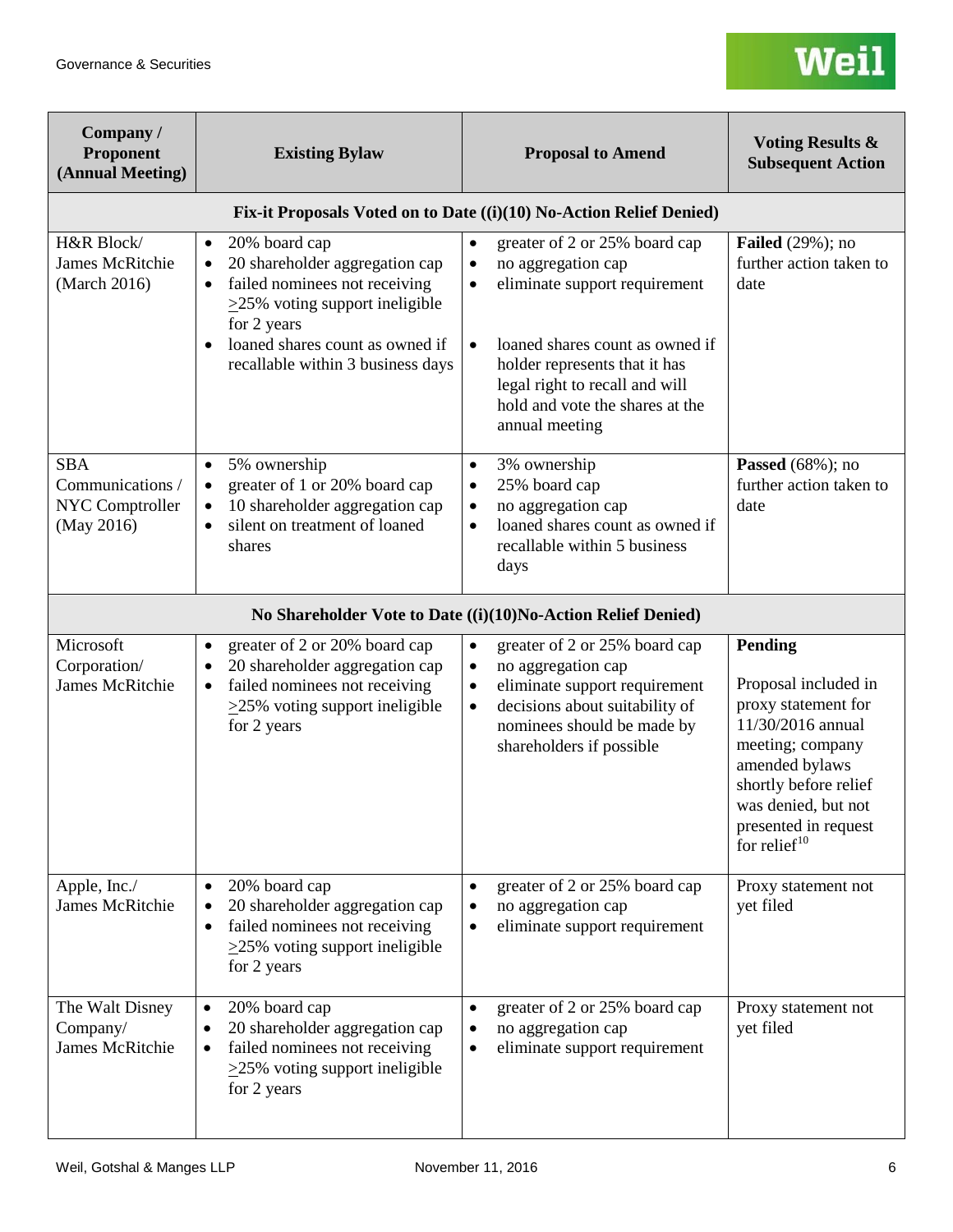| Company /<br>Proponent<br>(Annual Meeting)            | <b>Existing Bylaw</b>                                                                                                                                                                                                                                                           | <b>Proposal to Amend</b>                                                                                                                                                                                                                                                                                                   | <b>Voting Results &amp;</b><br><b>Subsequent Action</b>                                    |
|-------------------------------------------------------|---------------------------------------------------------------------------------------------------------------------------------------------------------------------------------------------------------------------------------------------------------------------------------|----------------------------------------------------------------------------------------------------------------------------------------------------------------------------------------------------------------------------------------------------------------------------------------------------------------------------|--------------------------------------------------------------------------------------------|
| Whole Foods/<br>James McRitchie                       | greater of 1 or 20% board cap<br>$\bullet$<br>20 shareholder aggregation cap<br>failed nominees not receiving<br>٠<br>$\geq$ 25% voting support ineligible<br>for 2 years                                                                                                       | greater of 2 or 25% board cap<br>$\bullet$<br>no aggregation cap<br>$\bullet$<br>eliminate support requirement<br>٠                                                                                                                                                                                                        | Proxy statement not<br>yet filed                                                           |
| <b>Walgreens Boots</b><br>Alliance/<br>John Chevedden | 20% board cap<br>$\bullet$<br>20 shareholder aggregation cap<br>failed nominees not receiving<br>$\bullet$<br>$\geq$ 25% voting support ineligible<br>for 2 years<br>hold shares post-meeting<br>loaned shares count as owned if<br>recallable within 5 business days           | greater of 2 or 25% board cap<br>$\bullet$<br>no aggregation cap<br>$\bullet$<br>eliminate support requirement<br>eliminate holding requirement<br>loaned shares count as owned if<br>$\bullet$<br>holder represents that it has<br>legal right to recall and will<br>hold and vote the shares at the<br>annual meeting    | Proxy statement not<br>yet filed                                                           |
|                                                       |                                                                                                                                                                                                                                                                                 | Fix-it Proposal Excluded Based on (i)(10) No-Action Relief                                                                                                                                                                                                                                                                 |                                                                                            |
| NVR Inc./<br><b>NYC Comptroller</b>                   | 5% ownership<br>$\bullet$<br>20 shareholder aggregation cap<br>٠<br>hold threshold shares (3%) post-<br>meeting<br>loaned shares owned if<br>$\bullet$<br>recallable within 3 business days                                                                                     | 3% ownership<br>٠<br>no aggregation cap<br>$\bullet$<br>remain a shareholder post-<br>meeting<br>increase to 5 business days                                                                                                                                                                                               | N/A<br>See above for details<br>of changes made by<br>the company and no-<br>action relief |
| Oshkosh<br>Corporation/<br>John Chevedden             | 5% ownership<br>$\bullet$<br>greater of 2 or 20% board cap<br>20 shareholder aggregation cap<br>failed nominees not receiving<br>$\geq$ 25% voting support ineligible<br>for 2 years<br>hold shares post-meeting<br>loaned shares owned if<br>recallable within 5 business days | 3% ownership<br>$\bullet$<br>greater of 2 or 25% board cap<br>$\bullet$<br>no aggregation cap<br>eliminate support requirement<br>eliminate holding requirement<br>loaned shares count as owned if<br>holder represents that it has<br>legal right to recall and will<br>hold and vote the shares at the<br>annual meeting | N/A<br>See above for details<br>of changes made by<br>the company and no-<br>action relief |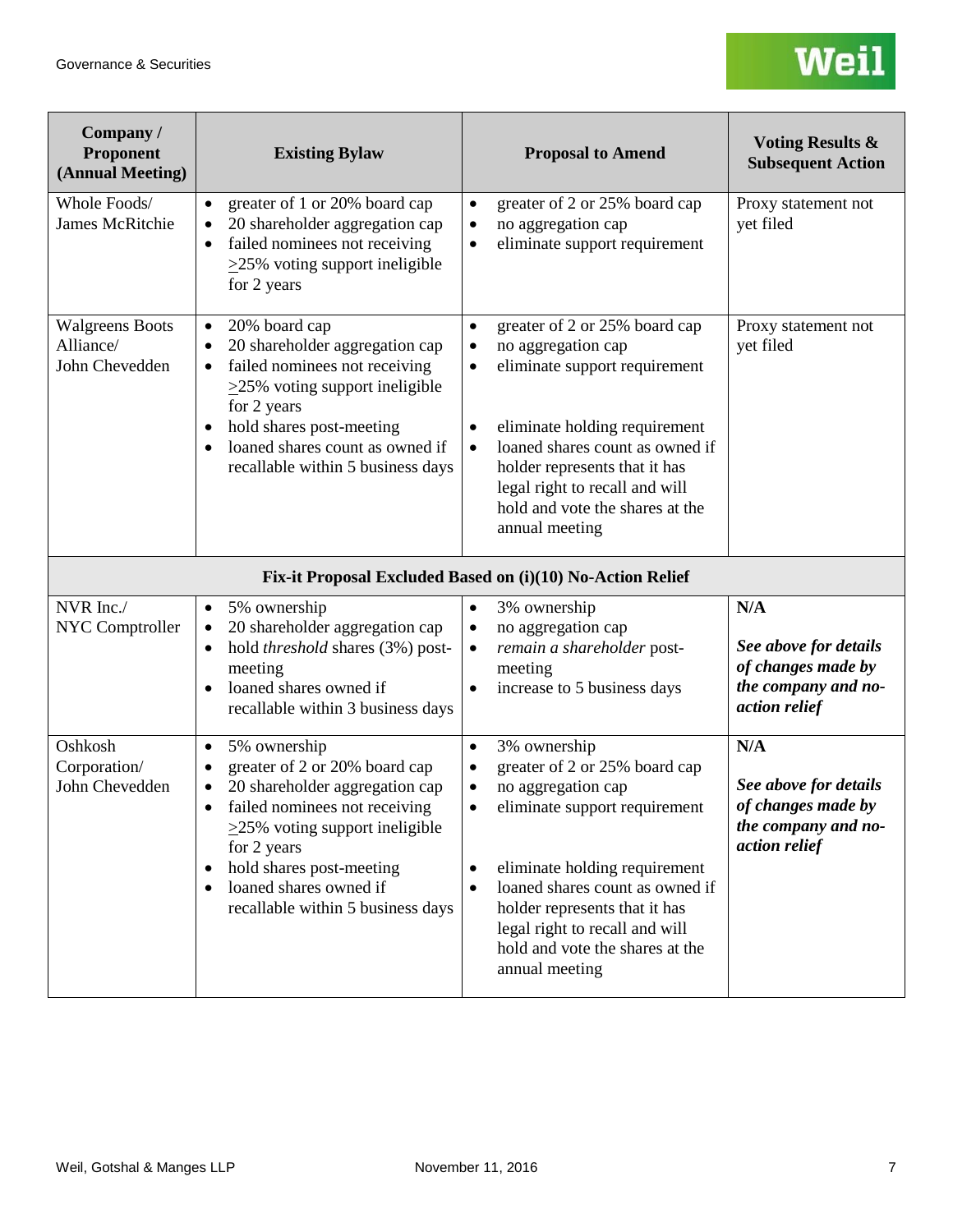#### **II. Know Your Shareholders**

Companies still contemplating whether to adopt proxy access need to consider, and present to their boards of directors and/or governance committees, the range of potential features of a proxy access bylaw, some of which are attracting criticism from shareholders, investors and proxy advisory firms. The Council of Institutional Investors (CII), for example, has identified various proxy access features that it deems "troublesome."[11](#page-15-10) ISS has identified provisions that it deems "problematic" or "especially problematic."<sup>12</sup> These and other features of proxy access bylaws are examined in greater detail in the *Annex* to this Alert. Companies should be familiar with the perspectives of different constituencies within their shareholder base, including, most importantly, their largest institutional shareholders, as part of their planning for shareholder engagement on proxy access and other major governance topics.

| <b>Institution</b>                                                                           | <b>Public Position</b>                                                                                                                                                                                                                                                                                                                                                                  |
|----------------------------------------------------------------------------------------------|-----------------------------------------------------------------------------------------------------------------------------------------------------------------------------------------------------------------------------------------------------------------------------------------------------------------------------------------------------------------------------------------|
| <b>BlackRock</b><br>(adopted proxy access on 5/25/16<br>after shareholder approval received) | Case-by-case review, but generally supportive. <sup>13</sup>                                                                                                                                                                                                                                                                                                                            |
| <b>State Street Global Advisers</b><br>(adopted proxy access 10/15/15)                       | Case-by-case review, but generally supportive. <sup>14</sup>                                                                                                                                                                                                                                                                                                                            |
| T. Rowe Price<br>(adopted proxy access 12/10/15)                                             | Case-by-case review, but generally supports proposals with a "balanced set of<br>limitations and requirements for proxy access," including the 3%/3-year threshold. <sup>15</sup><br>Will generally vote against shareholder proposals to amend existing bylaws<br>containing 3%/3.                                                                                                     |
| The Vanguard Group                                                                           | Generally supports proposals with 3% (lowered from 5% last year) /3-year threshold,<br>for up to 20% of the board. <sup>16</sup>                                                                                                                                                                                                                                                        |
| Fidelity Management & Research                                                               | Does not support proxy access. <sup>17</sup>                                                                                                                                                                                                                                                                                                                                            |
| <b>CalPERS</b>                                                                               | Supports proxy access as a "strategic priority." <sup>18</sup> Supports shareholder proposals at<br>the 3%/3-year threshold, for up to 25% of the board; will issue adverse votes in<br>director elections where a proxy access proposal passed in prior years, but either was<br>not implemented, or was implemented in a manner that limits the shareholders' use<br>of proxy access. |
| <b>CalSTRS</b>                                                                               | Supports proxy access. <sup>19</sup>                                                                                                                                                                                                                                                                                                                                                    |
| NYC Comptroller                                                                              | Supports proxy access as a top priority. <sup>20</sup>                                                                                                                                                                                                                                                                                                                                  |
| <b>TIAA</b>                                                                                  | Supports proxy access upon satisfaction of reasonable conditions. <sup>21</sup>                                                                                                                                                                                                                                                                                                         |
| <b>United Brotherhood Carpenters</b>                                                         | Historically opposed proxy access, but in 2015 sent letters to 50 companies<br>supporting access in limited circumstances where an incumbent director failed to<br>receive majority support and the board does not accept the failed nominee's<br>resignation (a so-called "zombie" director).                                                                                          |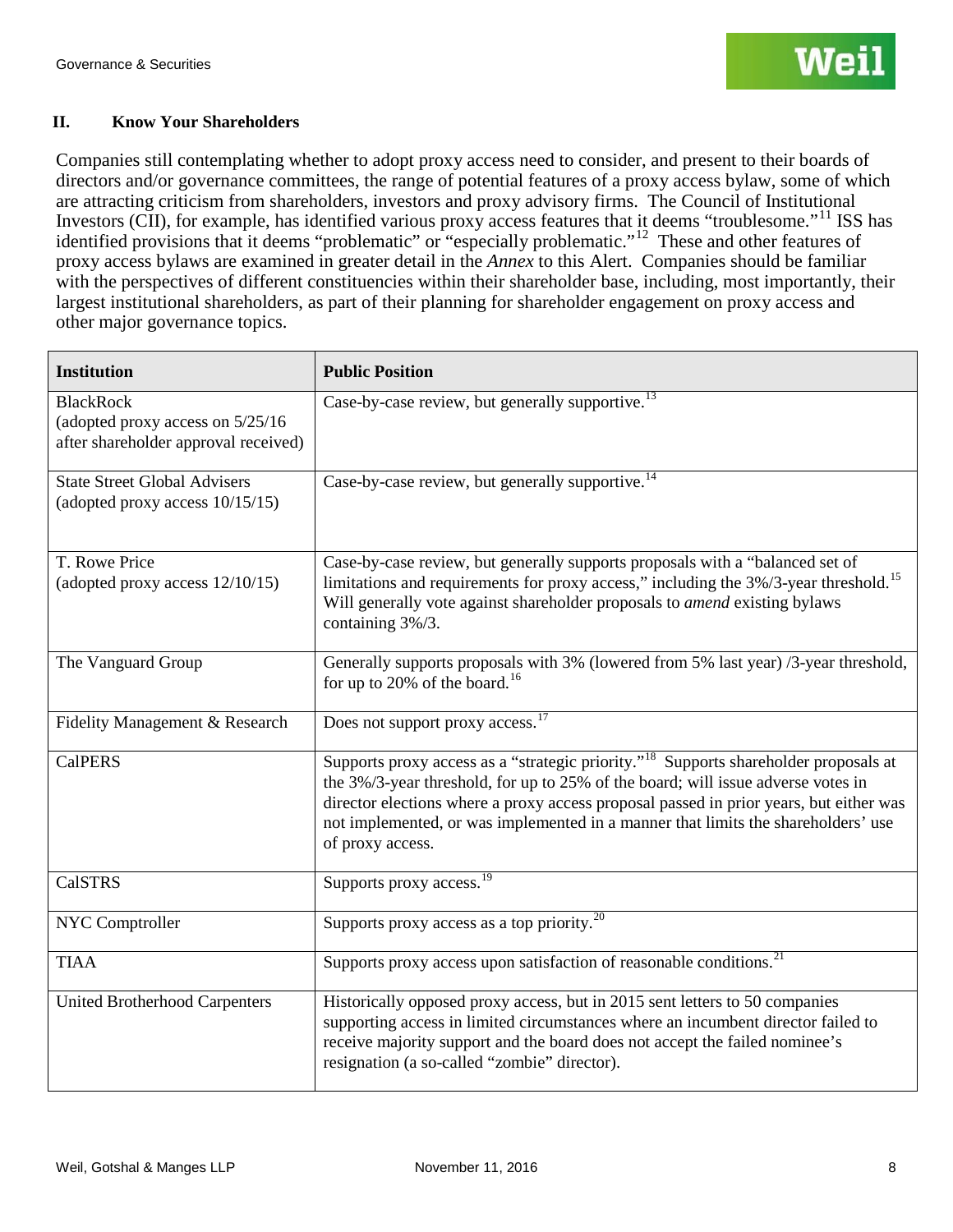The proxy access bylaws that BlackRock, State Street and T. Rowe Price have adopted for themselves have the following features -- which could signal what these institutions may find acceptable when voting on proposals to adopt or amend proxy access bylaws at other companies:

| <b>Feature</b>                                                            | <b>Black Rock</b>                                | <b>State Street</b>                              | <b>T. Rowe</b>                                   |  |
|---------------------------------------------------------------------------|--------------------------------------------------|--------------------------------------------------|--------------------------------------------------|--|
| <b>Ownership/Duration</b>                                                 | $3\%/3$ -years                                   | $3\%/3$ -years                                   | $3\%/3$ -years                                   |  |
| 20<br><b>Aggregation Cap</b>                                              |                                                  | 20                                               | 20                                               |  |
| <b>Cap on Number of</b><br>25%<br><b>Proxy Access Nominees</b>            |                                                  | 20%                                              | at least $2$ or $20\%$                           |  |
| <b>Restriction on</b><br><b>Resubmission of Failed</b><br><b>Nominees</b> | Yes, for 2 years if $< 25\%$<br>support          | Yes, for 2 years if $< 25\%$<br>support          | Yes, for 2 years if $< 25\%$<br>support          |  |
| <b>Loaned Shares that</b><br><b>Count for Ownership</b>                   | Yes, if recallable on 5 business<br>days' notice | Yes, if recallable on 3<br>business days' notice | Yes, if recallable on 5<br>business days' notice |  |
| <b>Post-Meeting Holding</b><br><b>Requirements</b>                        | None                                             | None                                             | None                                             |  |
| <b>Restrictions on Proxy</b><br><b>Access if Proxy Contest</b>            | Yes                                              | Yes                                              | Yes                                              |  |

## *ISS & Glass Lewis Positions*

Both ISS and Glass Lewis generally support proxy access. ISS's 2016 voting guidelines state that ISS will generally recommend in favor of management or shareholder proposals on proxy access that have the following features: (i) 3% beneficial ownership; (ii) a holding period no longer than three continuous years; (iii) minimal or no limits on the number of shareholders permitted to form a nominating group; and (iv) a cap on the number of proxy access nominee seats at no less than 25% of the board. The guidelines state that ISS will also review the reasonableness of any other restrictions on the right of proxy access.

Glass Lewis' voting guidelines indicate that it generally supports proxy access as a means to ensure that significant, long-term shareholders have an ability to nominate candidates to the board; however, it considers each proposal on a case-by-case basis.<sup>22</sup> Specifically, the guidelines state that Glass Lewis considers specified minimum ownership and holding period requirements, as well as company size, board independence and diversity, company performance, existence of anti-takeover protections, board responsiveness to shareholders, and opportunities for shareholder action (e.g., ability to act by written consent or right to call a special meeting).

## *ISS Position on Board Responsiveness to Majority Supported Shareholder Proposals*

Companies that adopt proxy access following majority support of a shareholder access proposal at the prior year's annual meeting should carefully evaluate any ways in which the company-adopted bylaw differs from the shareholder proposal. ISS's FAQ provides guidance on when ISS is likely to recommend a vote against directors because ISS views the board's implementation a majority-supported proxy access shareholder proposal insufficient and non-responsive to the proposal. Among other factors, ISS will evaluate whether the major points of the shareholder proposal were implemented by the company-adopted bylaw and whether the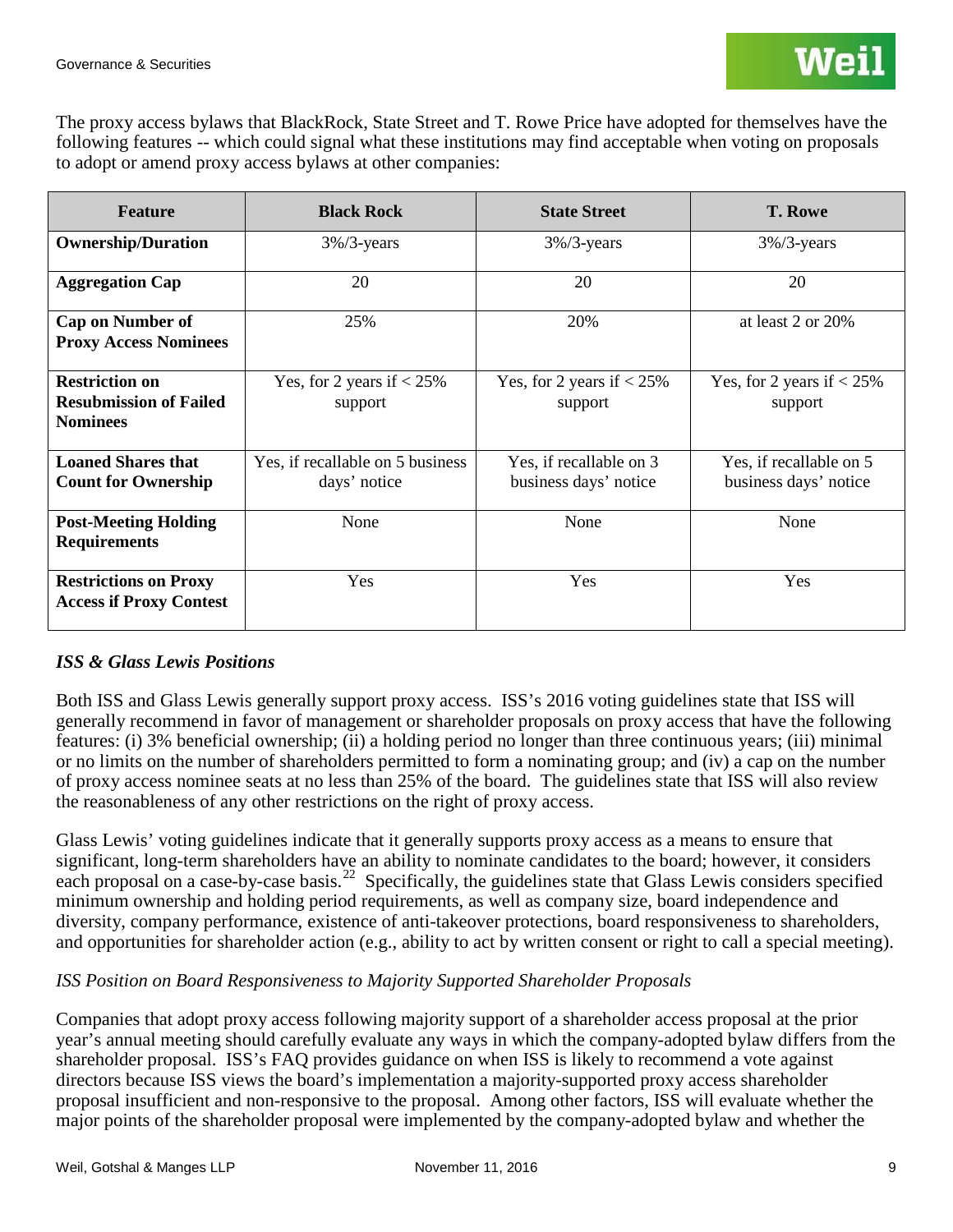adopted bylaw contains other features that "unnecessarily restrict the use a proxy access right" and/or that ISS views as "especially" or "potentially" problematic.<sup>23</sup> ISS has not provided guidance on how it will evaluate a proxy access bylaw adopted in other contexts (i.e., not in response to a majority-supported shareholder proposal), or how it will evaluate competing shareholder and management proposals

In 2016, ISS issued "against" or "withhold" recommendations in director elections at five companies that ISS viewed as not having been responsive to a majority-supported shareholder proxy access proposal voted on the prior year: CBL & Associate Properties, Inc., Cheniere Energy, Inc., Cloud Peak Energy Inc. (recommendation reversed after company amended its bylaw), Nabors Industries Ltd. and Netflix, Inc. ISS targeted (i) a lead director and a governance committee chair at one of these companies, (ii) the entire governance committee at two of these companies, and (iii) the entire board at two of these companies, that, in ISS's view, had a history of non-responsiveness. In making its voting recommendations, ISS called out differences between the shareholder proposal and the company-adopted proxy access bylaw, stating that the company-adopted bylaw was "significantly more restrictive than the majority-supported shareholder proposal," or, in the case of Netflix, that the company had not adopted a proxy access bylaw. It is important to note that many of the features that ISS identified as "problematic" in these cases are included in the proxy access bylaws adopted by a large number of companies to date. We address many of these features in the *Annex* to this Alert.

## *ISS Quality Score*

For 2017, ISS's Quality Score (formerly QuickScore) will include four newly weighted questions about proxy access focusing on ownership threshold and duration, cap on board nominees and aggregation limits. See our prior Alert on ISS Quality Score available [here.](http://www.weil.com/articles/heads-up-for-the-2017-proxy-season-verify-your-iss-qualityscore-formerly-quickscore-data-now)

## **III. Strategies for 2017: Weighing the Options**

Companies that have not adopted proxy access should thoughtfully consider their approach in anticipation of the 2017 proxy season. Whether to adopt proxy access preemptively, by way of either a company-adopted bylaw or a management proposal at the next annual meeting, or to take a wait-and-see approach, depends upon whether the company previously received a proxy access proposal that was submitted to a shareholder vote and the results of that vote, as well as the company's shareholder base, performance, governance profile and risk tolerance. A "do-nothing" approach is not an advisable alternative for any company, as it can leave the company on the defensive and unprepared.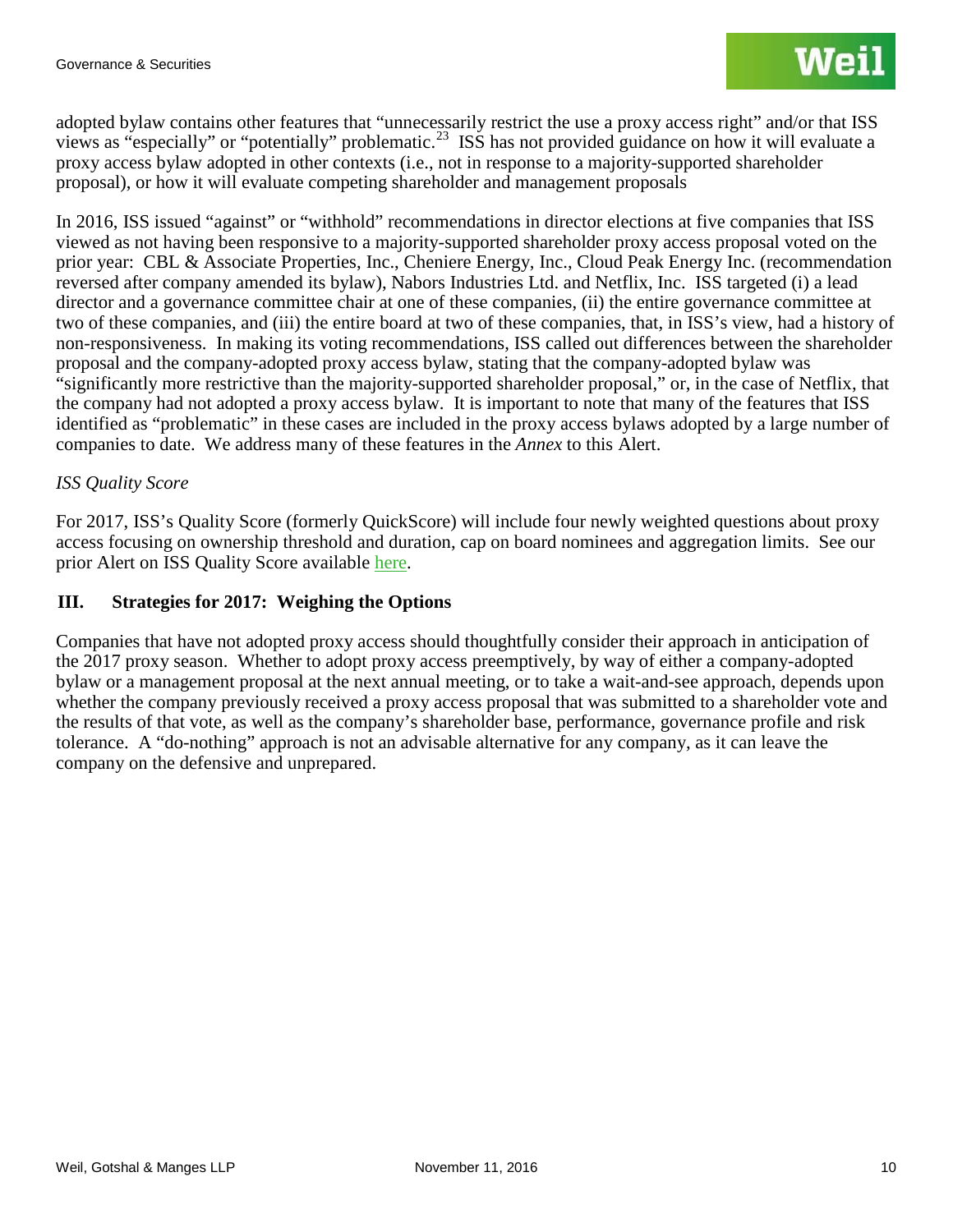In formulating the approach for their company, we recommend that boards and management consider the following:

| <b>Wait-and See</b>                                                                                                                                                                                                                                                                                                                                   | <b>Preemptively Adopt</b>                                                                                                                                                                                                                                                                                                                                                                                                                                                                                                                          | <b>Submit a Management Proposal to</b><br>a Shareholder Vote                                                                                                                                                                                                                                                                                                                                                                                                                                                                                                      |
|-------------------------------------------------------------------------------------------------------------------------------------------------------------------------------------------------------------------------------------------------------------------------------------------------------------------------------------------------------|----------------------------------------------------------------------------------------------------------------------------------------------------------------------------------------------------------------------------------------------------------------------------------------------------------------------------------------------------------------------------------------------------------------------------------------------------------------------------------------------------------------------------------------------------|-------------------------------------------------------------------------------------------------------------------------------------------------------------------------------------------------------------------------------------------------------------------------------------------------------------------------------------------------------------------------------------------------------------------------------------------------------------------------------------------------------------------------------------------------------------------|
| Pros:                                                                                                                                                                                                                                                                                                                                                 | Pros:                                                                                                                                                                                                                                                                                                                                                                                                                                                                                                                                              | Pros:                                                                                                                                                                                                                                                                                                                                                                                                                                                                                                                                                             |
| Provides additional time to engage<br>with shareholders and build<br>consensus<br>Provides additional time to assess<br>proposal trends, institutional<br>shareholder positions, proxy<br>advisory firm policies, and market<br>practices<br>Leaves open multiple avenues for<br>the company<br>Board should consider putting<br>bylaw "on the shelf" | Permits company to adopt based<br>$\bullet$<br>on features it finds desirable<br>Decreases vulnerability to a<br>$\bullet$<br>shareholder proposal that may<br>include terms the company does<br>not favor<br>Demonstrates responsiveness to<br>$\bullet$<br>shareholders and favored<br>governance practices and<br>establishes ground for negotiation<br>with shareholder proponents<br>Provides grounds for exclusion of<br>$\bullet$<br>a proposal to <i>adopt</i> proxy access<br>under Rule $14a-8(i)(10)$ if<br>"substantially implemented" | Provides additional time to engage<br>with shareholders and build<br>consensus<br>Provides additional time to assess<br>proposal trends, institutional<br>shareholder positions, proxy<br>advisory firm policies, and market<br>practices<br>Demonstrates responsiveness to<br>$\bullet$<br>shareholders and favored<br>governance practices<br>Permits company to adopt based<br>$\bullet$<br>on features it finds desirable<br>Shareholder approval of<br>$\bullet$<br>management proposal could<br>reduce likelihood of receiving a<br>fix-it proposal $^{24}$ |
| Cons:                                                                                                                                                                                                                                                                                                                                                 | Cons:                                                                                                                                                                                                                                                                                                                                                                                                                                                                                                                                              | Cons:                                                                                                                                                                                                                                                                                                                                                                                                                                                                                                                                                             |
| Puts the company on the<br>$\bullet$<br>defensive by allowing a<br>shareholder to act first<br>Could forestall the opportunity to<br>$\bullet$<br>adopt a more company-friendly<br>bylaw<br>May expose company to a<br>proposal with new and more                                                                                                     | Does not insulate the company<br>$\bullet$<br>from a fix-it proposal with<br>different or more onerous<br>provisions                                                                                                                                                                                                                                                                                                                                                                                                                               | Does not insulate the company<br>from a fix-it proposal with<br>different or more onerous<br>provisions<br>Inability to use Rule $14a-8(i)(10)$<br>$\bullet$<br>to exclude shareholder proposal<br>by not having "substantially<br>implemented"                                                                                                                                                                                                                                                                                                                   |
| onerous provisions                                                                                                                                                                                                                                                                                                                                    |                                                                                                                                                                                                                                                                                                                                                                                                                                                                                                                                                    |                                                                                                                                                                                                                                                                                                                                                                                                                                                                                                                                                                   |

Whatever the approach taken, we believe that constructive engagement on proxy access should be added to the discussion topics between a company and its shareholders. Moreover, investors and proxy advisory firms will look to a company's disclosure on engagement to evaluate the consistency of any proxy access bylaw adopted or proposed by management with the feedback received through engagement.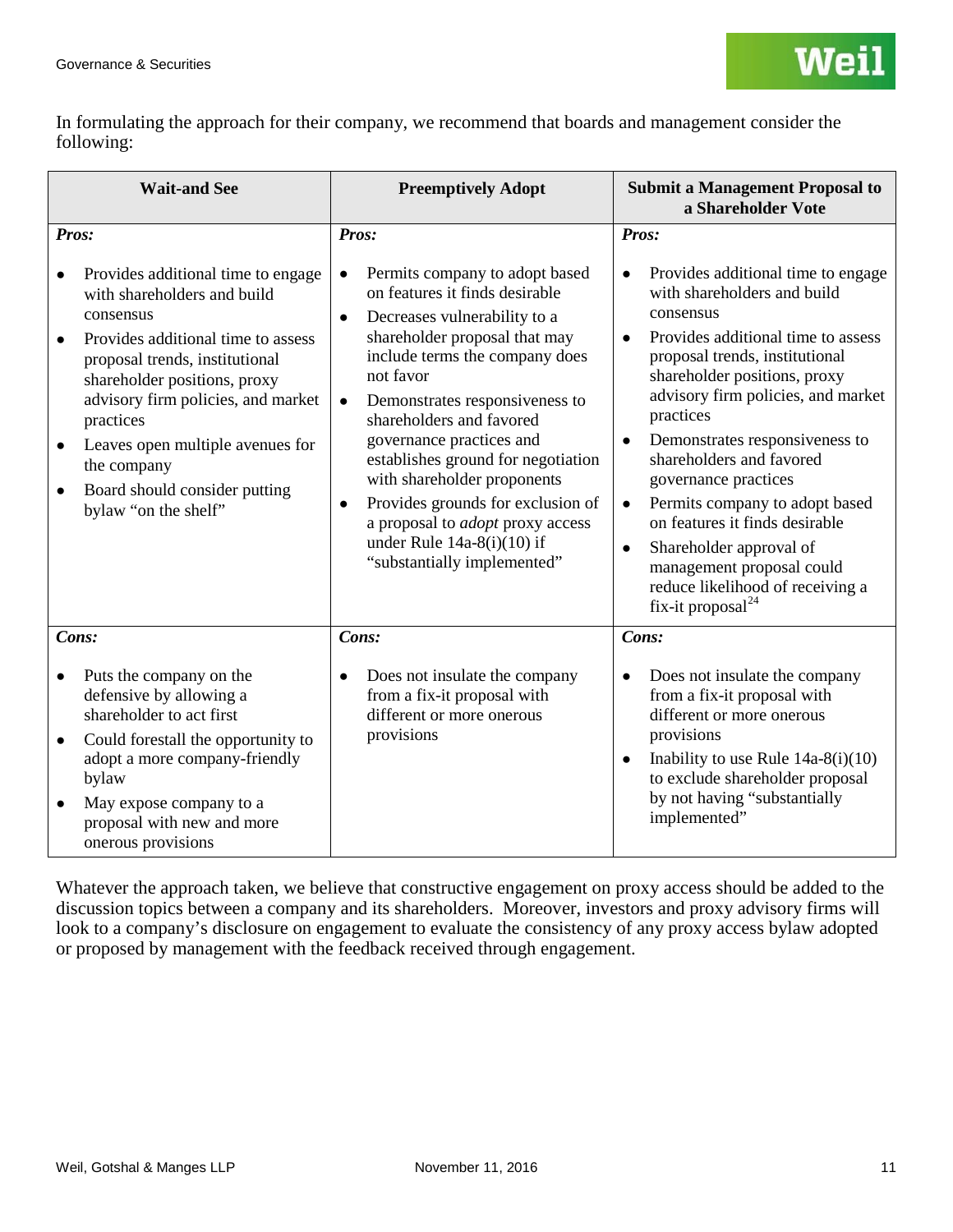#### **What to Do Now: Prepare, Engage and Stay Informed**

- 1. Evaluate alternatives for addressing proxy access in light of on the company's experience to date.
- 2. Engage with shareholders not only on proxy access, but on all key governance issues.
- 3. Understand the positions of key shareholders on proxy access.
- 4. Monitor proxy access developments, including the use of proxy access for nominations, SEC Staff positions on exclusion and the features and voting outcomes of fix-it proposals that are submitted for shareholder vote.
- 5. For companies that have not yet received a proposal, prepare a draft bylaw to keep "on the shelf."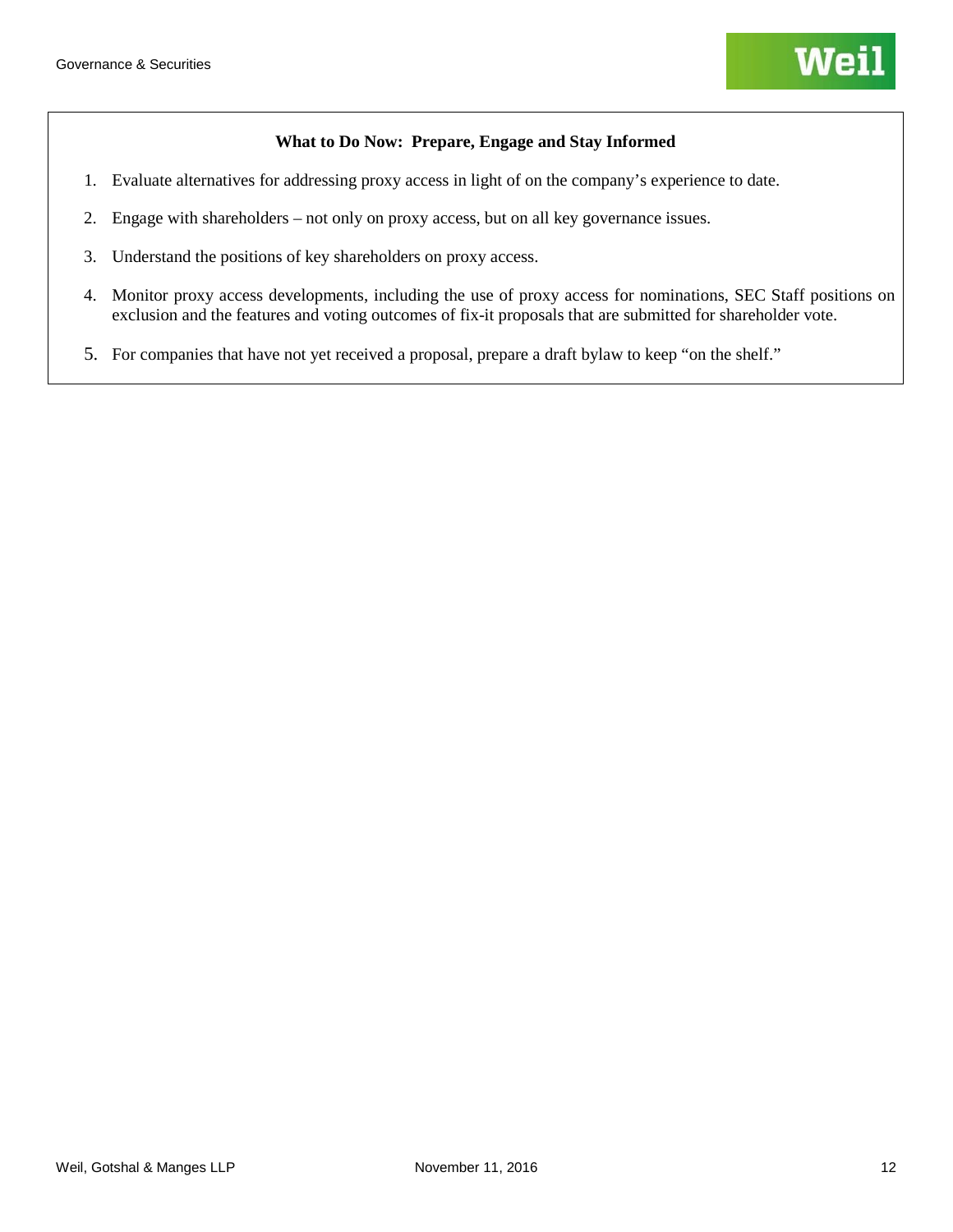#### **Annex Proxy Access Features Under Scrutiny**

The following table presents certain proxy access features included in the bylaws of the 300 companies that have adopted proxy access since 2015. Set forth below are proxy access features that (1) have been the subject of fix-it proposals, (2) have been identified as "potentially" or "especially" problematic by ISS, and/or (3) have been identified as "troublesome" by CII.

| <b>Provision</b>                                                                                                   | <b>Adopted</b><br>(# of companies)                                                                                                     | <b>Expect Focus for 2017</b>                                                                                                                                                                                                                                                                                                                                                                                                                                                                                                                                           |
|--------------------------------------------------------------------------------------------------------------------|----------------------------------------------------------------------------------------------------------------------------------------|------------------------------------------------------------------------------------------------------------------------------------------------------------------------------------------------------------------------------------------------------------------------------------------------------------------------------------------------------------------------------------------------------------------------------------------------------------------------------------------------------------------------------------------------------------------------|
| Ownership<br>threshold                                                                                             | 3% (296)<br>$5\%$ (4)                                                                                                                  | 3% is the prevalent threshold. Shareholder proponents, ISS, CII and<br>institutional investors generally support a 3% threshold. Fix-it proposals<br>seek a reduction in the required beneficial ownership from 5% to 3%.                                                                                                                                                                                                                                                                                                                                              |
| <b>Aggregation cap</b>                                                                                             | No limit $(8)$<br>50(1)<br>30(1)<br>25(11)<br>20 (272)<br>15(3)<br>10(3)<br>5(1)                                                       | CII does not support caps on aggregation. CII notes that "even if the 20<br>largest public pension funds were able to aggregate their shares, they would<br>not meet the 3% criteria at most of the companies examined."<br>ISS seems generally supportive of the 20-shareholder cap but will review<br>closely if the bylaw was adopted subsequent to a majority supported<br>shareholder proposal. <sup>25</sup> Fix-it proposals seek unlimited aggregation.                                                                                                        |
| Cap on number of<br>nominees                                                                                       | Greater of 2 or 20% (179)<br>Greater of 2 or 25% (16)<br>Greater of 1 or 20% (6)<br>Greater of 1 or $25\%$ (1)<br>25% (26)<br>20% (72) | Over half of the companies that have adopted proxy access to date set their<br>permitted number of proxy access nominees at the greater of 2 directors or<br>20% of the board. Fix-it proposals seek either (i) the greater of 2 directors<br>or 25% of the board or (ii) 25% of the board.<br>CII views any restriction that could result in less than 2 nominees as<br>troublesome.<br>ISS supports generally supports a cap of 25% of the board.                                                                                                                    |
| <b>Bar</b> on<br>resubmission of<br>failed nominees<br>(based on failure to<br>receive stipulated<br>% of support) | 33% support (1)<br>25% support (157)<br>20% support (17)<br>15% support $(5)$<br>10% support (16)<br>Not addressed (104)               | Most proxy access bylaws restrict the submission of a failed proxy access<br>nominee in future years. The most popular formulation is a 2-year<br>prohibition if the nominee does not receive at least 25% voting support.<br>Both ISS and CII are critical of this feature. ISS views prohibitions on<br>resubmission of failed nominees in subsequent years as "potentially<br>problematic." Fix-it proposals seek to eliminate or lessen the restriction.                                                                                                           |
| <b>Treatment of</b><br>"loaned" shares                                                                             | Yes (280)<br>No (20)                                                                                                                   | Given the frequency of securities lending, the issue of whether loaned shares<br>count as "owned" for purposes of meeting the ownership and duration<br>thresholds is important to many institutional investors. To date, the vast<br>majority of proxy access bylaws expressly count loaned shares as owned, but<br>require loaned shares to be recallable on 3 or 5 business days' notice, with 5<br>days having greater support from investors. Fix-it proposals seek to liberalize<br>when loaned shares count as "owned" for the purposes of ownership threshold. |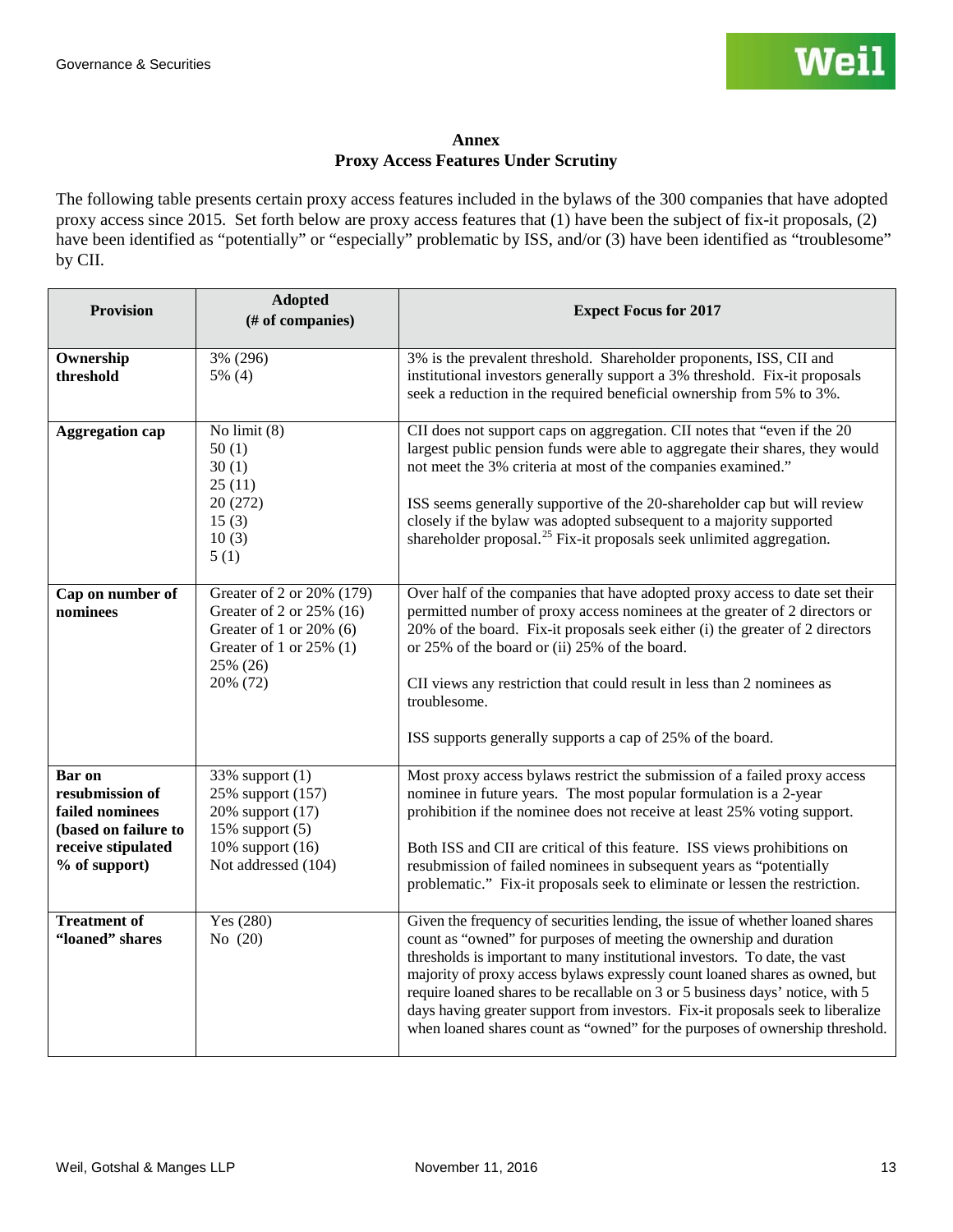| <b>Provision</b>                                                                                                      | <b>Adopted</b><br>(# of companies) | <b>Expect Focus for 2017</b>                                                                                                                                                                                                                                                                                                                                                                                                                                                                                                                                                                                                                                                                                                                                                                                                                                                    |
|-----------------------------------------------------------------------------------------------------------------------|------------------------------------|---------------------------------------------------------------------------------------------------------------------------------------------------------------------------------------------------------------------------------------------------------------------------------------------------------------------------------------------------------------------------------------------------------------------------------------------------------------------------------------------------------------------------------------------------------------------------------------------------------------------------------------------------------------------------------------------------------------------------------------------------------------------------------------------------------------------------------------------------------------------------------|
| <b>Post-meeting</b><br>holding<br>requirement for<br>nominating<br>shareholders                                       | Yes $(87)$<br>No (213)             | Many early adopters of proxy access require the nominating shareholder or<br>group to state whether it intends to own the required shares for at least one<br>year after the annual meeting if their nominee is elected.<br>ISS and CII oppose post-meeting holding requirements. ISS views such a<br>requirement so restrictive as to "effectively nullify the proxy access right,"<br>and has labeled it "especially problematic." Fix-it proposals request<br>elimination of this feature.                                                                                                                                                                                                                                                                                                                                                                                   |
| <b>Prohibition on</b><br>nominee's receipt<br>of third party<br>compensation for<br>candidacy and/or<br>directorships | Yes (38)<br>No (262)               | Most proxy access bylaws require <i>disclosure</i> of compensation for service as a<br>director and many require disclosure of compensation related to such person's<br>service as a nominee. A small number prohibit receipt of compensation by a<br>proxy access candidate for service as a director or nominee.<br>While receipt of compensation from third-parties clearly raises concerns<br>about conflicts of interest, express prohibitions or provisions disqualifying<br>proxy access candidates based on receipt of compensation are met with great<br>criticism from CII, ISS and others. ISS views restrictions on third-party<br>compensation for service as a nominee as "potentially problematic."<br>A fix-it proposal submitted to Whole Foods requested the elimination of<br>restrictions on receipt of third-party compensation for service as a director. |
| <b>Restrictions or</b><br>prohibitions on use<br>of proxy access and<br>proxy contests of<br>the same meeting         | Yes $(241)$<br>No (59)             | Most proxy access bylaws either restrict or prohibit the use proxy access in<br>the event of a proxy contest at the same meeting. Generally, these bylaws<br>give the board discretion to exclude access nominees in these circumstances.<br>Some reduce the maximum number of proxy access nominees by the number<br>of advanced notice nominees.<br>ISS views restrictions on the use of proxy access and advanced notice for the<br>same meetings as "potentially problematic."<br>To date, no fix-it proposal has focused on the interplay between proxy<br>access and a proxy contest.                                                                                                                                                                                                                                                                                     |
| <b>Reduction on</b><br>maximum number<br>of nominees by the<br>number of elected<br>nominees                          | Yes (230)<br>No $(70)$             | In an attempt to limit "re-use" of proxy access and minimize significant<br>changes to board composition, some bylaws reduce the maximum number of<br>proxy access seats available by the number of directors elected as proxy<br>access nominees in the last 2 years.<br>ISS considers the length and terms by which an elected shareholder nominee<br>will count towards the maximum number of proxy access nominees as<br>"potentially problematic."<br>To date, no fix-it proposal has focused on this provision.                                                                                                                                                                                                                                                                                                                                                           |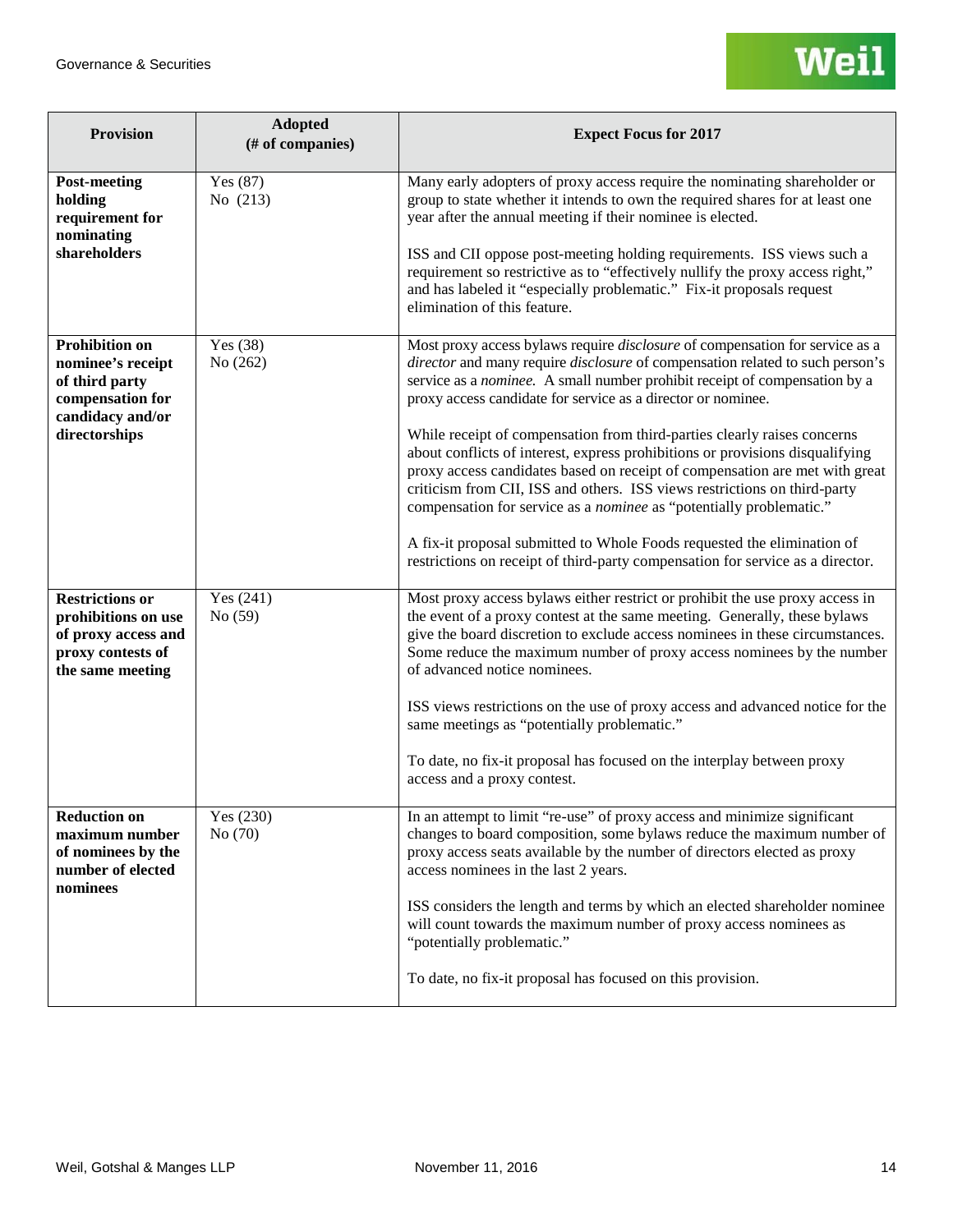#### **\* \* \***

Please contact any member of Weil's Public Company Advisory Group, or your regular contact at Weil, Gotshal & Manges LLP:

| Howard B. Dicker   | <b>View Bio</b> | howard.dicker@weil.com     | $+1$ 212 310 8858 |
|--------------------|-----------------|----------------------------|-------------------|
| Catherine T. Dixon | <b>View Bio</b> | cathy.dixon@weil.com       | $+1$ 202 682 7147 |
| Lyuba Goltser      | View Bio        | lyuba.goltser@weil.com     | $+1$ 212 310 8048 |
| P.J. Himelfarb     | <b>View Bio</b> | pj.himelfarb@weil.com      | $+1$ 202 682 7208 |
| Ellen J. Odoner    | <b>View Bio</b> | ellen.odoner@weil.com      | $+1$ 212 310 8438 |
| Adé K. Heyliger    | <b>View Bio</b> | ade.heyliger@weil.com      | $+1$ 202 682 7095 |
| Alicia Alterbaum   | <b>View Bio</b> | alicia.alterbaum@weil.com  | $+1$ 212 310 8207 |
| Kaitlin Descovich  | <b>View Bio</b> | kaitlin.descovich@weil.com | $+1$ 212 310 8103 |
| Megan Pendleton    | <b>View Bio</b> | megan.pendleton@weil.com   | $+1$ 212 310 8874 |
| <b>Reid Powell</b> | <b>View Bio</b> | reid.powell@weil.com       | +1 212 310 8831   |
| Niral Shah         | <b>View Bio</b> | niral.shah@weil.com        | $+1$ 212 310 8316 |

*We thank our colleagues Megan Pendleton and Niral Shah for their contribution to this alert.*

© 2016 Weil, Gotshal & Manges LLP. All rights reserved. Quotation with attribution is permitted. This publication provides general information and should not be used or taken as legal advice for specific situations that depend on the evaluation of precise factual circumstances. The views expressed in these articles reflect those of the authors and not necessarily the views of Weil, Gotshal & Manges LLP. If you would like to add a colleague to our mailing list, please [click here.](http://www.weil.com/subscription) If you need to change or remove your name from our mailing list, send an email t[o weil.alerts@weil.com.](mailto:weil.alerts@weil.com)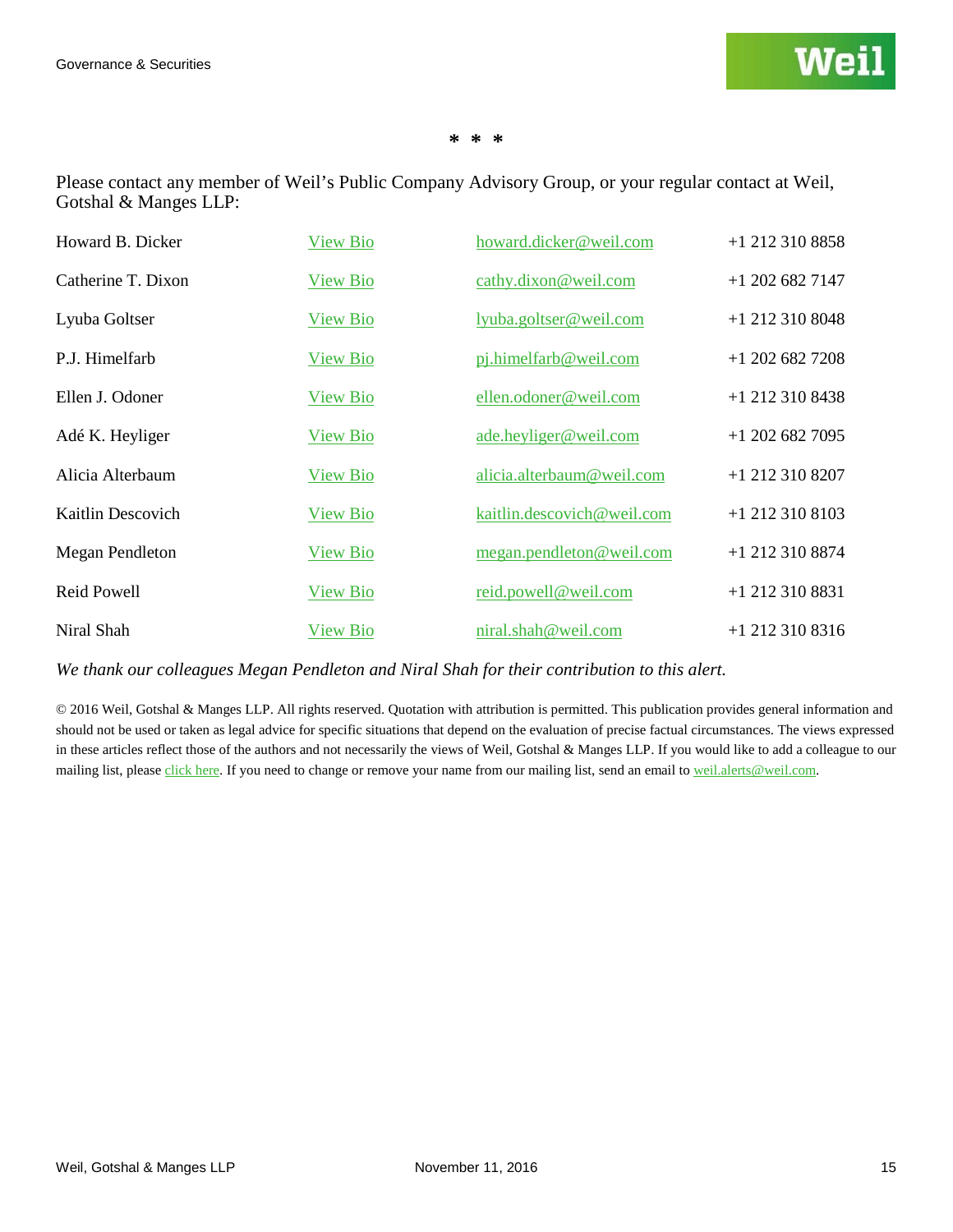#### **ENDNOTES**

- <span id="page-15-16"></span><span id="page-15-15"></span><span id="page-15-14"></span><span id="page-15-0"></span><sup>1</sup> Since 2015, 173 proxy access shareholder proposals have been voted on with approximately 55% of those proposals garnering majority support. *See,* Institutional Shareholder Services, "Voting Analytics, Shareholder Proposals" as of November 10, 2016. This number does not include management-only proposals, proposals that were omitted because the shareholder proponents were ineligible under Rule 14a-8(b), or voluntarilyadopted proxy access bylaws.
- <span id="page-15-17"></span><span id="page-15-1"></span><sup>2</sup> Most proxy access bylaws include restrictions on the eligibility of nominees such as independence under stock exchange or other standards, and that election would not cause violation of the company's bylaws, charter, or other rules or regulations, the nominee is not the subject of a pending criminal proceeding or convicted of a criminal offense in the past ten years, the nominee has not served as a director of a competitors in the last three years, and the nominee and the shareholder have not provided to the company information that was materially untrue or made materially misleading omissions. Some companies also include industry-specific requirements.
- <span id="page-15-20"></span><span id="page-15-19"></span><span id="page-15-18"></span><span id="page-15-2"></span><sup>3</sup> City of New York, Office of the Comptroller, *Boardroom Accountability Project*, *available* a[t http://comptroller.nyc.gov/boardroom](http://comptroller.nyc.gov/boardroom-accountability/)[accountability/.](http://comptroller.nyc.gov/boardroom-accountability/) In 2016, the NYC Comptroller targeted 72 companies with proxy access proposals, 36 of which had received proposals from the Comptroller's office in 2015. The companies targeted in 2016 included companies that had not yet adopted proxy access and at least four companies that had adopted proxy access on terms that were not acceptable to the Comptroller.
- <span id="page-15-21"></span><span id="page-15-3"></span><sup>4</sup> We are aware that companies have received proposals to amend proxy access bylaws that are not yet publicly available. In addition, at least one company has sought to exclude a fix-it proposal on grounds that do not include substantial implementation under (i)(10).
- <span id="page-15-22"></span><span id="page-15-4"></span><sup>5</sup> *See, e.g.*, James McRitchie, Fixing Proxy Access Lite[, http://www.corpgov.net/2015/09/fixing-proxy-access-lite/.](http://www.corpgov.net/2015/09/fixing-proxy-access-lite/)
- <span id="page-15-23"></span><span id="page-15-5"></span> $6$  Several letters also request relief pursuant to Rule 14a-8(c) arguing in the alternative that the multiple requested amendments are each separate and distinct items constituting more than one proposal. *See,* The Walt Disney Corporation, No Action Letter (avail. Oct. 20, 2016); Whole Foods Market, Inc., No Action Letter (avail. Oct. 14, 2016); Walgreens Boots Alliance, Inc., No Action Letter (avail. Sept. 19, 2016). The proponent in Walgreens subsequently modified the proposal language to assert that the requested changes constitute one "unified" proposal.
- <span id="page-15-24"></span><span id="page-15-6"></span><sup>7</sup> NVR first received a proposal from the NYC Comptroller for its May 2015 annual meeting. The NYC proposal failed to garner majority support, but NVR adopted proxy access in November 2015 with a 5/3/20/20 formulation. Upon receiving a proposal to amend its proxy access bylaw for the 2016 annual meeting, NVR requested and was denied no-action relief. NVR subsequently amended its bylaw to address two of the four requested amendments (including lowering the ownership threshold to 3%) and, upon reconsideration, the Staff granted relief.
- <span id="page-15-7"></span> $8$  On July 27, 2016, Noble Energy amended its proxy access bylaw to (i) decrease the share ownership threshold from 5% to 3%, (ii) increase the aggregation limit from 20 to 25 shareholders, (iii) provide that funds under common management are treated as one shareholder, (iv) to increase the maximum number of board candidates from 20% to 25% of the board, (v) provide that eligible stockholder(s) may always nominate at least one board candidate by means of proxy access, and (vi) reduce from 25% to 15% the level of voting support needed to re-nominate a proxy access candidate in the following two years.
- <span id="page-15-8"></span> $9$ On July 27, 2016, Cabot Oil & Gas amended its proxy access bylaw to (i) decrease the share ownership threshold from 5% to 3%, (ii) increase the aggregation limit from 10 to 20 shareholders, (iii) provide that funds under common management are treated as one shareholder, (iv) increase from three to five days the number of business days within which a shareholder may recall loaned shares in order to count as "owned", and (v) remove the requirement that shareholders state their intent to maintain their ownership for one year after the annual meeting.
- <span id="page-15-9"></span><sup>10</sup> On September 20, 2016, Microsoft amended its proxy bylaw to (i) clarify when groups of funds count as a single shareholder for purposes of meeting the 3% ownership threshold, (ii) increase from three to five days the number of business days within which a shareholder may recall loaned shares in order to count as "owned", (iii) eliminate the requirement that loaned shares be recalled at the time a nominating shareholder provides notice to the company, (iv) clarify certain indemnification provisions, and (v) reduce from 25% to 15% the level of voting support needed to re-nominate a proxy access candidate in the following two years.
- <span id="page-15-10"></span><sup>11</sup> See Council of Institutional Investors, Proxy Access: Best Practices, available at *[http://www.cii.org/files/publications/misc/08\\_05\\_15\\_Best%20Practices%20-%20Proxy%20Access.pdf](http://www.cii.org/files/publications/misc/08_05_15_Best%20Practices%20-%20Proxy%20Access.pdf)*.
- <span id="page-15-11"></span><sup>12</sup> *See* Institutional Shareholder Services*,* U.S. Proxy Voting Policies and Procedures (Excluding Compensation-Related) – Frequently Asked Questions (last updated March 14, 2016 at 20, available a[t https://www.issgovernance.com/file/policy/us-policies-and-procedures-faq-dec-](https://www.issgovernance.com/file/policy/us-policies-and-procedures-faq-dec-2015.pdf)[2015.pdf.](https://www.issgovernance.com/file/policy/us-policies-and-procedures-faq-dec-2015.pdf)
- <span id="page-15-12"></span><sup>13</sup> See BlackRock, Proxy Voting Guidelines for U.S. Securities (February 2015), available at [http://www.blackrock.com/corporate/en](http://www.blackrock.com/corporate/en-no/literature/fact-sheet/blk-responsible-investment-guidelines-us.pdf)[no/literature/fact-sheet/blk-responsible-investment-guidelines-us.pdf.](http://www.blackrock.com/corporate/en-no/literature/fact-sheet/blk-responsible-investment-guidelines-us.pdf)
- <span id="page-15-13"></span><sup>14</sup> See State Street Global Advisors, Proxy Voting and Engagement Guidelines (March 2016), available a[t https://www.ssga.com/investment](https://www.ssga.com/investment-topics/environmental-social-governance/2016/Proxy-Voting-and-Engagement-Guidelines-US-20160301.pdf)[topics/environmental-social-governance/2016/Proxy-Voting-and-Engagement-Guidelines-US-20160301.pdf.](https://www.ssga.com/investment-topics/environmental-social-governance/2016/Proxy-Voting-and-Engagement-Guidelines-US-20160301.pdf)